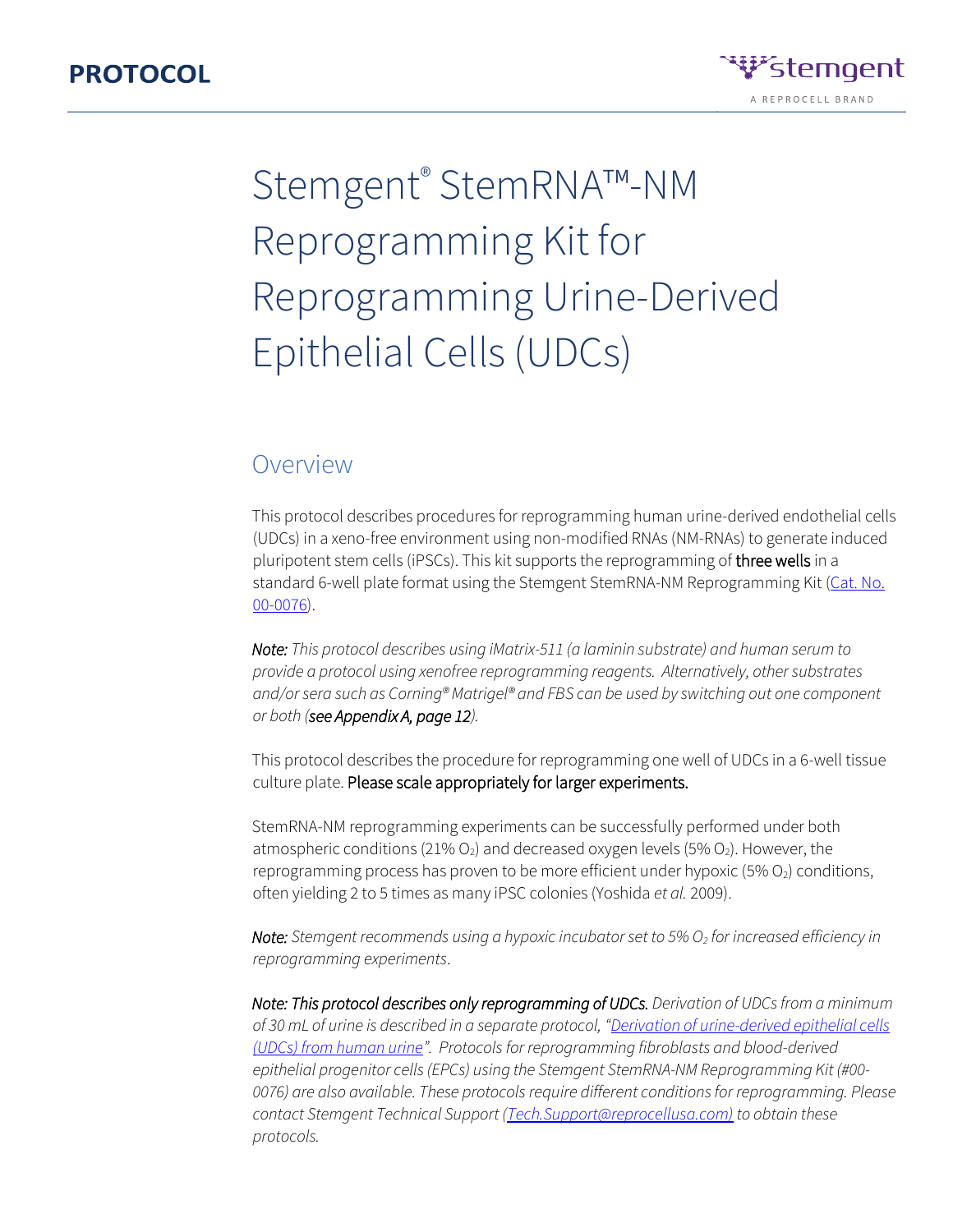Reading and understanding the entire protocol prior to beginning your experiments is highly recommended. To maintain sterility, all procedures (except as indicated) should be performed in a biological safety cabinet.

# Caution

These procedures use UDCs derived from human urine. Prior to beginning the experiment, consult with your institutional biosafety group for specific guidelines on how to minimize your exposure. Appropriate personal protective equipment (lab coats, gloves, safety glasses, etc.) should be worn throughout these procedures.

# Abbreviations

| NM-RNA        | Non-modified RNA                                           |
|---------------|------------------------------------------------------------|
| <b>OSKMNL</b> | Oct4, Sox2, Klf4, cMyc, Nanog, Lin28 reprogramming factors |
| <b>EKB</b>    | E3, K3, B18R immune evasion factors                        |
| <b>UDCs</b>   | Human urine-derived epithelial cells                       |
| RE.           | Renal Epithelial                                           |
| МC            | Mesenchymal Cell                                           |
| <b>FBS</b>    | Fetal bovine serum                                         |
| <b>PBS</b>    | Phosphate-buffered saline                                  |
| bFGF          | Basic fibroblast growth factor (FGF-basic; FGF-2)          |
| EGF           | Epidermal growth factor                                    |
| <b>PDGF</b>   | Platelet-derived growth factor                             |
| <b>HSA</b>    | Human serum albumin                                        |
| <b>DMEM</b>   | Dulbecco's Modified Eagle Medium                           |
| <b>NEAA</b>   | MEM Non-Essential Amino Acids Solution                     |
| <b>EPCs</b>   | Human blood-outgrowth endothelial progenitor cells         |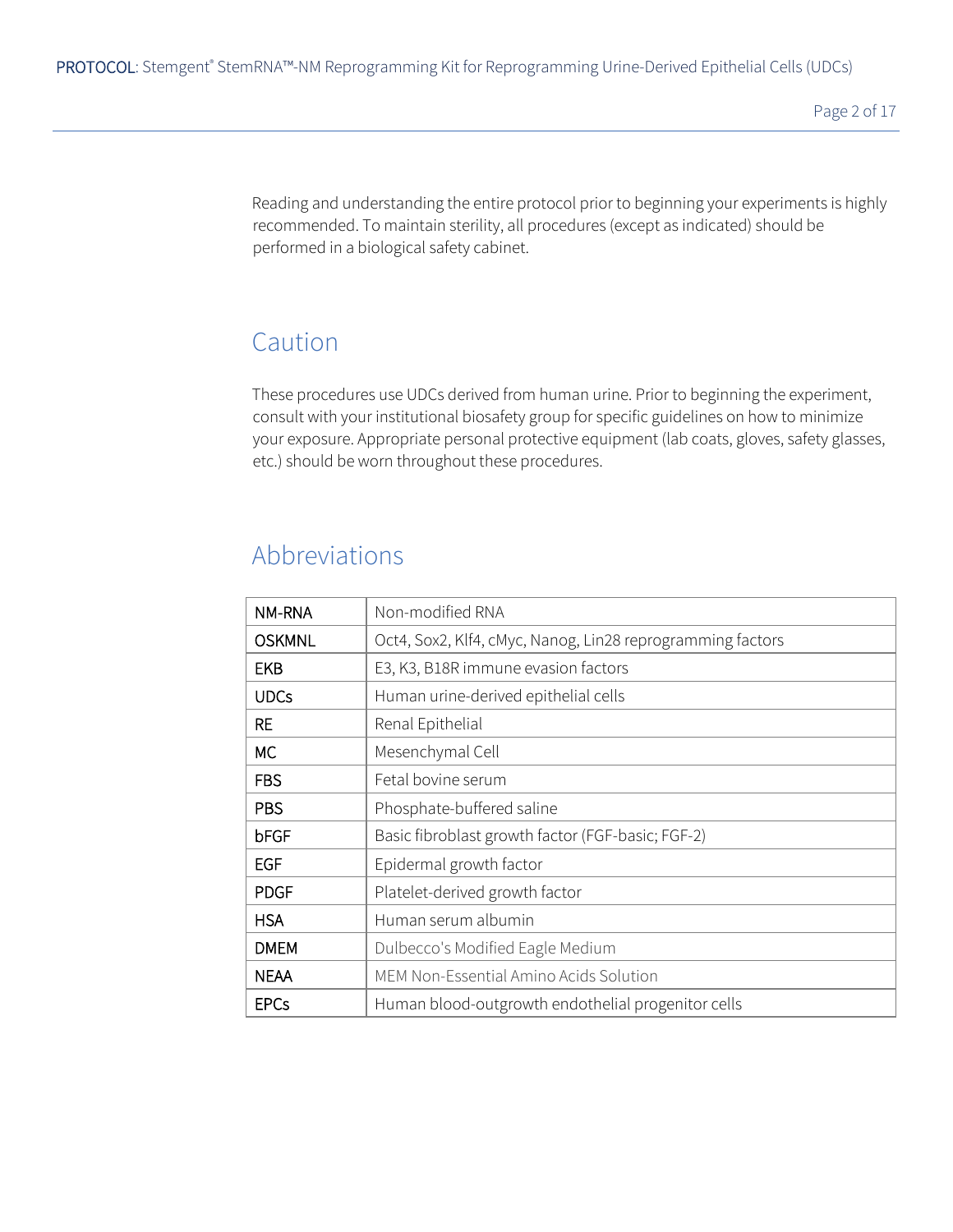# Required Reagents

| <b>PRODUCT</b><br><b>DESCRIPTION</b>                                                         | CAT. NO.                                                                     | <b>FORMAT</b>                                            | <b>STORAGE</b>                  |  |
|----------------------------------------------------------------------------------------------|------------------------------------------------------------------------------|----------------------------------------------------------|---------------------------------|--|
| StemRNA-NM<br>Reprogramming Kit<br><b>OSKMNL NM-RNA</b><br><b>EKB NM-RNA</b><br>NM-microRNAs | Stemgent 00-0076<br>Part No. 05-0040<br>Part No. 05-0041<br>Part No. 05-0042 | 30 µg, 100 ng/µL<br>22 µg, 100 ng/µL<br>15 µg, 285 ng/µL | $-80 °C$                        |  |
| iMatrix-511                                                                                  | Stemgent<br>NP892011                                                         | 350 ug                                                   | $4^{\circ}C$                    |  |
| NutriStem™ XF/FF<br>Culture Medium                                                           | Stemgent 01-0005                                                             | 500 mL                                                   | $-20 °C$                        |  |
| Lipofectamine®<br><b>RNAiMAX™</b><br><b>Transfection Reagent</b>                             | ThermoFisher<br>Scientific<br>Per manufacturer's instructions<br>13778030    |                                                          |                                 |  |
| Opti-MEM® Reduced<br>Serum Medium                                                            | ThermoFisher<br>Scientific<br>31985062                                       |                                                          | Per manufacturer's instructions |  |
| StainAlive™ TRA-1-60<br>(Dylight™ 488), mouse<br>anti-human                                  | Stemgent 09-0068                                                             | $100 \mu L$                                              | $4^{\circ}C$                    |  |
| Human serum                                                                                  | Sigma H4522                                                                  |                                                          | Per manufacturer's instructions |  |
| REGM™ Bullet Kit                                                                             | Lonza CC-3190                                                                |                                                          | Per manufacturer's instructions |  |
| FGF-basic, Human<br>Recombinant (bFGF)                                                       | Stemgent 03-0002                                                             | $50 \mu g$                                               | $-80 °C$                        |  |
| Human Albumin (HSA)                                                                          | Sigma A9731                                                                  |                                                          | Per manufacturer's instructions |  |
| Primocin*                                                                                    | Invivogen ant-pm-                                                            |                                                          | Per manufacturer's instructions |  |
| DMEM, high glucose                                                                           | ThermoFisher<br>Scientific<br>11965092                                       | Per manufacturer's instructions                          |                                 |  |
| <b>EGF</b>                                                                                   | Peprotech AF-100-<br>15                                                      |                                                          | Per manufacturer's instructions |  |
| PDGF-AB                                                                                      | Peprotech 100-<br>00AB                                                       |                                                          | Per manufacturer's instructions |  |
| <b>NEAA</b>                                                                                  | ThermoFisher<br>Scientific<br>11140050                                       | Per manufacturer's instructions                          |                                 |  |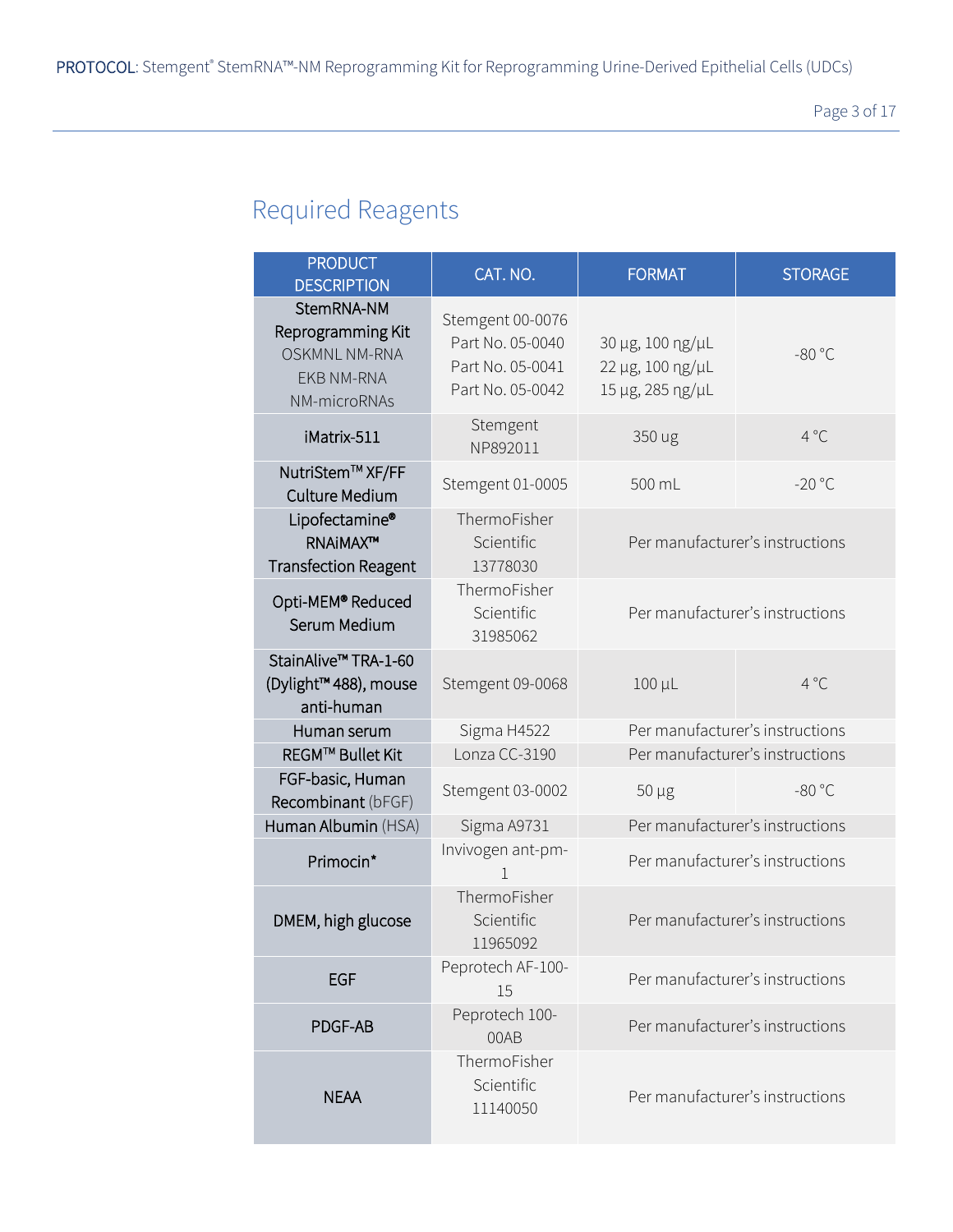Page 4 of 17

| Nalgene <sup>™</sup> Rapid-Flow™<br>Sterile Disposable<br>Filter Units, 500 mL;<br>Pore Size: 0.20 µm                                                                                 | ThermoFisher<br>Scientific 569-0020    | Per manufacturer's instructions |                                 |
|---------------------------------------------------------------------------------------------------------------------------------------------------------------------------------------|----------------------------------------|---------------------------------|---------------------------------|
| DPBS, Calcium-free,<br>Magnesium-free                                                                                                                                                 | ThermoFisher<br>Scientific<br>14190144 | Per manufacturer's instructions |                                 |
| CryoStem™ Freezing<br>Medium                                                                                                                                                          | Stemgent 01-<br>0013-50                | 50 mL                           | $4^{\circ}$ C                   |
| Trypsin-EDTA (0.05%),<br>phenol red                                                                                                                                                   | ThermoFisher<br>Scientific<br>25300054 | Per manufacturer's instructions |                                 |
| *Primocin alternative:<br>Amphotericin B<br>solution (5ug/ml)<br>Penicillin/streptomycin<br>solution (100U/ml)                                                                        | Sigma, A2942<br>Gibco, 10-378-016      | Per manufacturer's instructions |                                 |
| *Primocin alternative:<br>Amphotericin<br><b>B</b> solution<br>(5ug/ml)<br>Sigma A2942<br>Gibco™<br>ThermoFisher 10-<br>Penicillin-<br>378016<br>Streptomycin-<br>Glutamine<br>(100x) |                                        |                                 | Per manufacturer's instructions |
| Standard Tissue Culture laboratory supplies and equipment                                                                                                                             |                                        |                                 |                                 |

# Substrate and Serum

This protocol describes using iMatrix-511 (a xeno-free laminin-511 E8 fragment substrate), human serum and NutriStem Medium to provide a protocol using xeno-free reprogramming reagents. Alternatively, other substrates and/or sera can be used by switching out components (see Appendix A, page 12).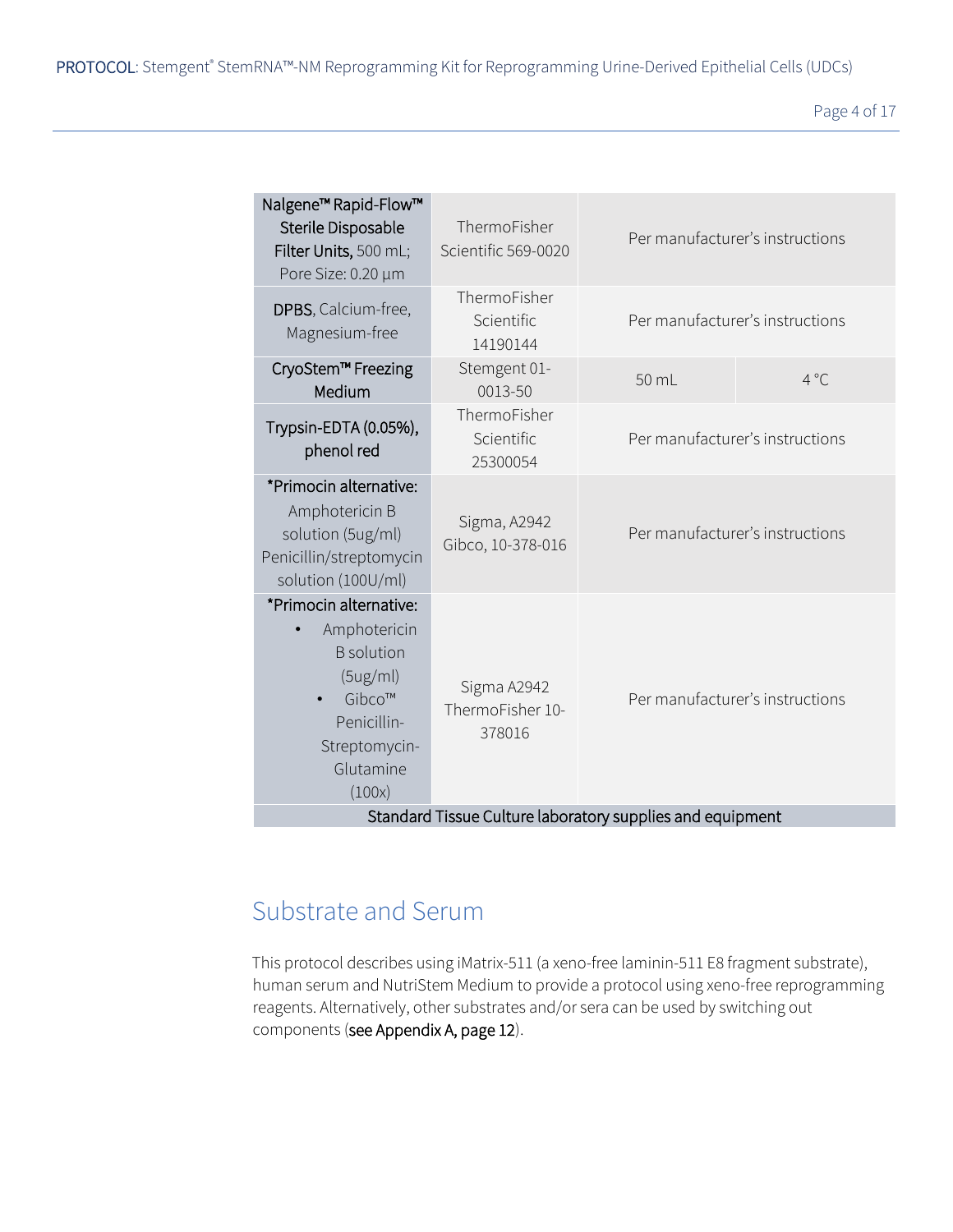# Optional Reagents & Equipment

| <b>PRODUCT DESCRIPTION</b>                                                           | CAT. NO.      | <b>FORMAT</b>                      | I STORAGE <sup>1</sup> |
|--------------------------------------------------------------------------------------|---------------|------------------------------------|------------------------|
| RNase Zap™                                                                           | Ambion AM9780 | Per manufacturer's<br>instructions |                        |
| Multi-gas incubator (equilibrated to<br>5% $O_2$ ) ("hypoxic incubator (5% $O_2$ )") |               |                                    |                        |

# Related Protocols

For derivation and culturing of UDCs:

["](https://assets.stemgent.com/files/1805/original/Protocoll-UDC-Derivation_V1.pdf)[Derivation of urine-d](https://assets.stemgent.com/files/1805/original/Protocoll-UDC-Derivation_V1.pdf)erived epithelial cells (UDCs) from human urine["](https://assets.stemgent.com/files/1805/original/Protocoll-UDC-Derivation_V1.pdf)

For reprogramming of neonatal and adult fibroblasts:

["Stemgent® StemRNA™](http://assets.stemgent.com/files/1796/original/Protocol-%20Fibroblast%20Reprogramming%20with%20StemRNA-NM%20kit-V1_15.pdf)[-N](http://assets.stemgent.com/files/1796/original/Protocol-%20Fibroblast%20Reprogramming%20with%20StemRNA-NM%20kit-V1_15.pdf)M Reprogramming Kit for Reprogramming Neonatal and Adult Fibroblasts["](http://assets.stemgent.com/files/1796/original/Protocol-%20Fibroblast%20Reprogramming%20with%20StemRNA-NM%20kit-V1_15.pdf) For reprogramming of blood-derived epithelial progenitor cells (EPCs):

["](https://assets.stemgent.com/files/1807/original/Protocol-%20EPCs%20Reprogramming%20with%20StemRNA-NM%20kit-V1.pdf)S[t](https://assets.stemgent.com/files/1807/original/Protocol-%20EPCs%20Reprogramming%20with%20StemRNA-NM%20kit-V1.pdf)emgent<sup>®</sup> [S](https://assets.stemgent.com/files/1807/original/Protocol-%20EPCs%20Reprogramming%20with%20StemRNA-NM%20kit-V1.pdf)temRNA[™](https://assets.stemgent.com/files/1807/original/Protocol-%20EPCs%20Reprogramming%20with%20StemRNA-NM%20kit-V1.pdf)[-NM](https://assets.stemgent.com/files/1807/original/Protocol-%20EPCs%20Reprogramming%20with%20StemRNA-NM%20kit-V1.pdf) [Reprogramming Kit](https://assets.stemgent.com/files/1807/original/Protocol-%20EPCs%20Reprogramming%20with%20StemRNA-NM%20kit-V1.pdf) [for Reprogramming Blood-Derived EPCs](https://assets.stemgent.com/files/1807/original/Protocol-%20EPCs%20Reprogramming%20with%20StemRNA-NM%20kit-V1.pdf)".

For live staining with StainAlive TRA-1-60 antibody to verify pluripotency:

["](http://assets.stemgent.com/files/514/original/GP_ICCLive_V1.pdf)General Protocol for ICC Staining of Live Cells["](http://assets.stemgent.com/files/514/original/GP_ICCLive_V1.pdf).

These protocols can be obtained on the REPROCELL website under the Stemgent Protocols section: www.reprocell.com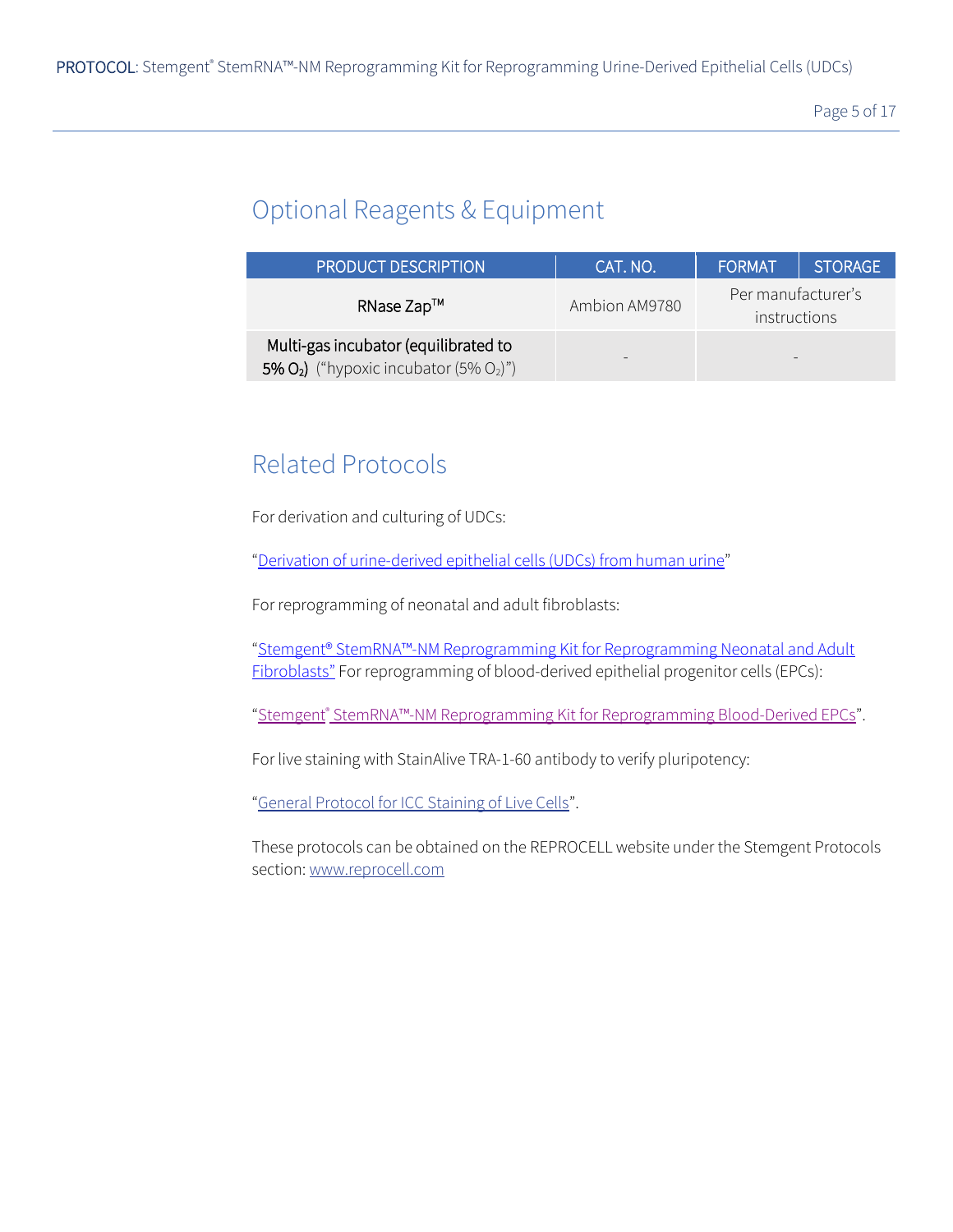# Timeline



**FIGURE 1A: UDC Reprogramming Timeline** 

Day 0: Plate UDCs.

Day 1-8: Daily NM-RNA cocktail transfection overnight.

Day 10: Switch to NutriStem Medium.

Optional: Identify emerging iPSC colonies by TRA-1-60 live stain.

Day 12: Continue culture in NutriStem Medium.

Day 12-16: Pick primary UDC-NM-RNA-iPSC colonies, replating in NutriStem Medium.



FIGURE 1B: Primary reprogramming culture morphology progression, resulting from the reprogramming of UDCs with StemRNA-NM Kit on iMatrix-511 and UDC-Reprogramming Medium containing human serum. Day 6, 12, 14 primary UDC-RNA-iPSC colonies were identified using Stemgent StainAlive TRA-1-60 antibody and can be isolated from the primary culture by Day 14. UDC-RNA- iPSC were expanded on iMatrix-511 in NutriStem XF/FF and stained for pluripotency associated genes at P7 by ICC.

*Note: These timelines are appropriate for most UDC lines tested. For more difficult UDC lines (higher passage number or low proliferation potential) reprogramming timelines need to be extended by continuous culture in NutriStem.*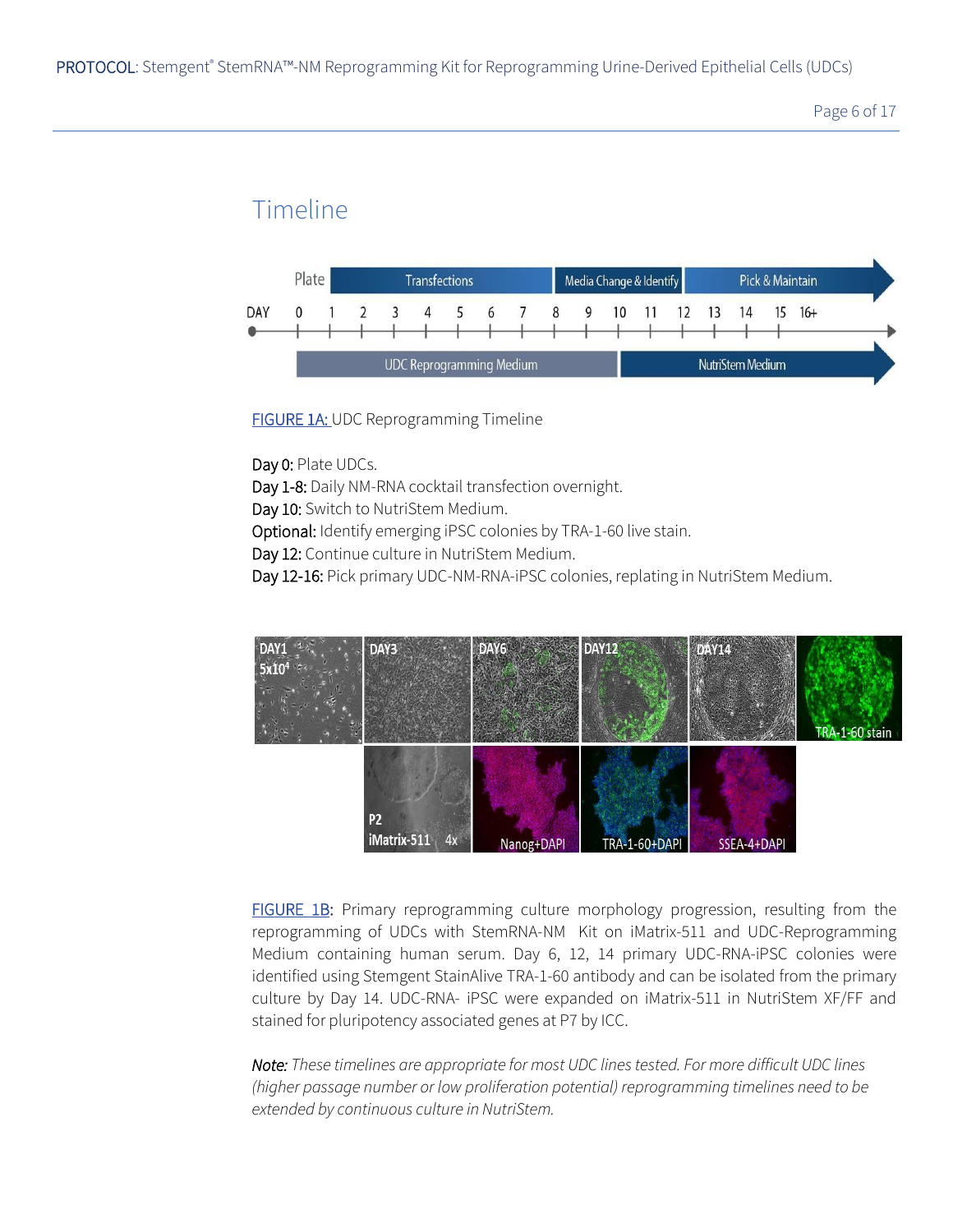# Reprogramming Protocol

#### Step 1: Material Preparation

### 1.1 Preparation of UDC Reprogramming Medium

#### (1:1 RE Proliferation Medium + MC Proliferation Medium)

- 1. Thaw human serum in refrigerator overnight.
- 2. To make Renal Epithelial (RE) Proliferation Medium add to 450 mL REGM basal medium the REGM SingleQuots supplied with the REGM Bullet Kit. Filter medium using 0.2 µm filter unit. Then add 50 mL human serum.
- 3. To make Mesenchymal Cell (MC) Proliferation Medium add to 450 mL DMEM: 5 mL NEAA, 1 mL Primocin, 2.5 µg bFGF, 2.5 µg EGF, 2.5 µg PDGF-AB. Filter medium using 0.2 µm filter unit. Then add 50 mL human serum to make MC proliferation medium.
- 4. Combine 250 mL of RE Proliferation Medium with 250 mL MC Proliferation Medium to make 500 mL of complete UDC Reprogramming Medium.

*Note: Do not filter human serum. Do not use the FBS supplied in the SingleQuot kit.*

5. Store UDC Reprogramming Medium at 4 °C for up to four weeks.

*Note: 25 mL of the UDC Reprogramming Medium is sufficient to reprogram one well of a 6-well plate using the StemRNA™NM kit. An additional 25 mL of UDC Reprogramming Medium is required for thawing and culturing of UDCs prior to reprogramming experiment.*

### 1.2 Preparation of NM-RNA-Reprogramming Cocktail for UDCs

- 1. Thaw the 3 vials of NM-RNAs provided in the kit (OSKMNL NM-RNA, EKB NM-RNA, and NMmicroRNAs) on ice. Once thawed, keep the vials on ice at all times.
- 2. Briefly centrifuge the vials to collect the contents at the bottom of the tube.
- 3. The daily RNA reprogramming cocktail is composed of 1.2 µg OSKMNL NM-RNA, 0.6 μg EKB NM-RNA (total mRNA=  $1.8 \mu$ g), and 0.4 μg NM-microRNAs per transfection per well (6well plate format).
- 4. Prepare reprogramming cocktail in a sterile, RNase-free microcentrifuge tube by combining the volumes below to reprogram one well of a 6-well plate of urine-derived UDCs.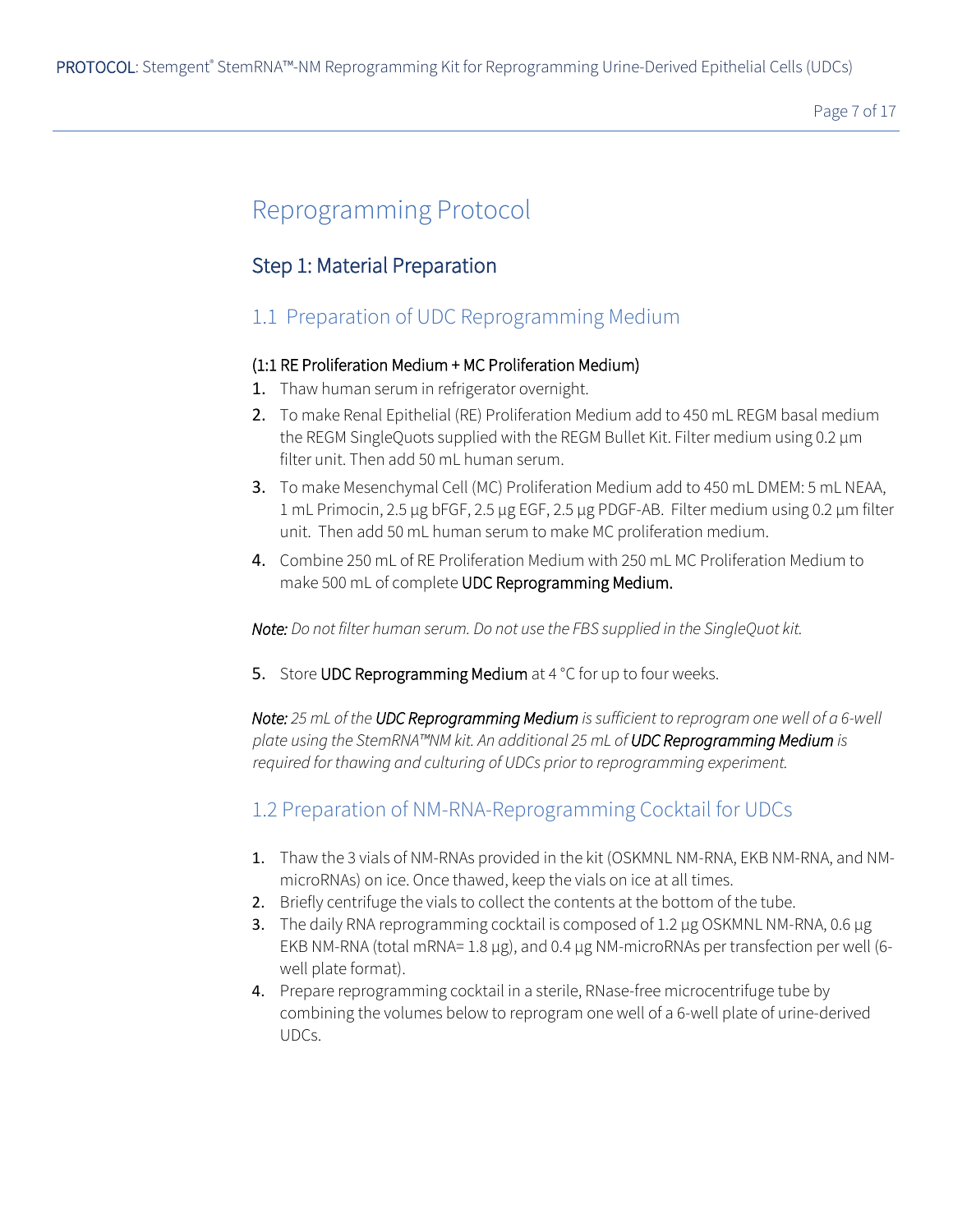Page 8 of 17

| OSKMNL NM-RNA:                    | .96.0 µL      |
|-----------------------------------|---------------|
| EKB NM-RNA:                       | $-48.0 \mu L$ |
| NM-microRNAs:                     | $11.2 \mu$ L  |
| Total RNA reprogramming cocktail: | $155.2 \mu L$ |

5. Divide the mixture into eight 19.4 µL aliquots in sterile, RNase-free microcentrifuge tubes. Store the aliquots at -80 °C for up to three months. Avoid additional freeze thaw cycles.

*Note: This Kit supports reprogramming of 3 wells in a standard 6-well plate format (a total of twenty-four 19.4 µL NM-RNA reprogramming cocktail aliquots). Please prepare and freeze reprogramming aliquots accordingly.*

#### Step 2: Prepare Target Cells

#### 2.1 Preparation of UDCs

Prepare a T25 flask of exponentially growing UDCs as described in the accompanying protocols "Urine Processing for UDC Derivation".

*Note: Derivation and culturing of UDCs from human urine will take approximately 14-18 days before they are ready to be plated for the reprogramming experiment. Please plan accordingly.* 

*Note: Use one well of a 6-well plate of cells for a typical reprogramming experiment.* 

*Note: UDCs with lower passage numbers (P2-P4) usually have higher proliferation potential and therefore show superior susceptibility for RNA transfection.*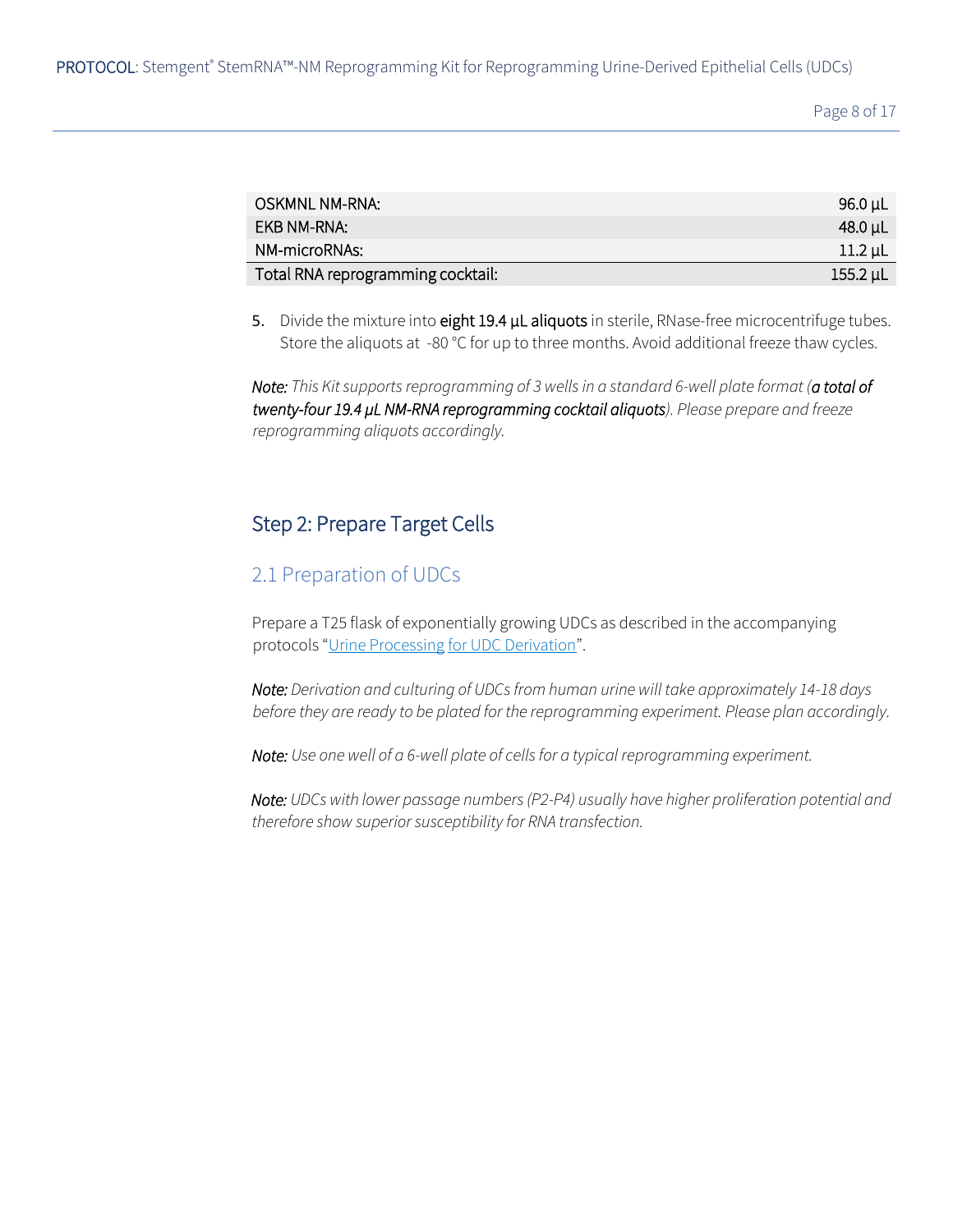

### 2.2 Day 0: Plating of UDCs for Reprogramming Experiment

- 1. Plate 1 mL per well of 2.4 µg/mL iMatrix-511 substrate (diluted in PBS) on an appropriate number of wells of a 6-well plate and incubate at 37 °C for 1 hour prior to seeding cells.
- 2. Remove the culture medium from the T25 flask of exponentially growing UDCs to be harvested. Add 5 mL PBS to the culture surface of the flask to wash. Aspirate the PBS.
- 3. Add 3 mL 0.05% Trypsin/EDTA to the culture surface of the flask and incubate for 3 to 5 min at 37  $^{\circ}$ C and 5% CO<sub>2</sub>.
- 4. Tap the flask to completely detach the cells from the culture surface.
- 5. Add 6 mL UDC Reprogramming Medium to the flask to neutralize the Trypsin/EDTA.
- 6. With a 5 mL pipette, transfer the harvested cell suspension from the flask to a 15 mL conical tube. Pipette up and down gently to disrupt the cell aggregates.
- 7. Centrifuge the cells for 5 minutes at  $250 \times g$ .
- 8. Remove the supernatant and resuspend the pellet in 1 mL UDC Reprogramming Medium.
- 9. Count the cells and calculate the live cell density.
- 10. To each well of the iMatrix-511-coated 6-well plate, add 5.0x10<sup>4</sup> UDCs per well in 2 mL UDC Reprogramming Medium.

*Note: Depending on the proliferation potential of your cells, 2.5x10<sup>4</sup>to 7.5x10<sup>5</sup>UDCs per well can be seeded. See also Appendix A, page 12 for more information about UDC seeding densities.*

11. Incubate the cells overnight at 37 °C, 5%  $CO<sub>2</sub>$  and 21% oxygen incubator.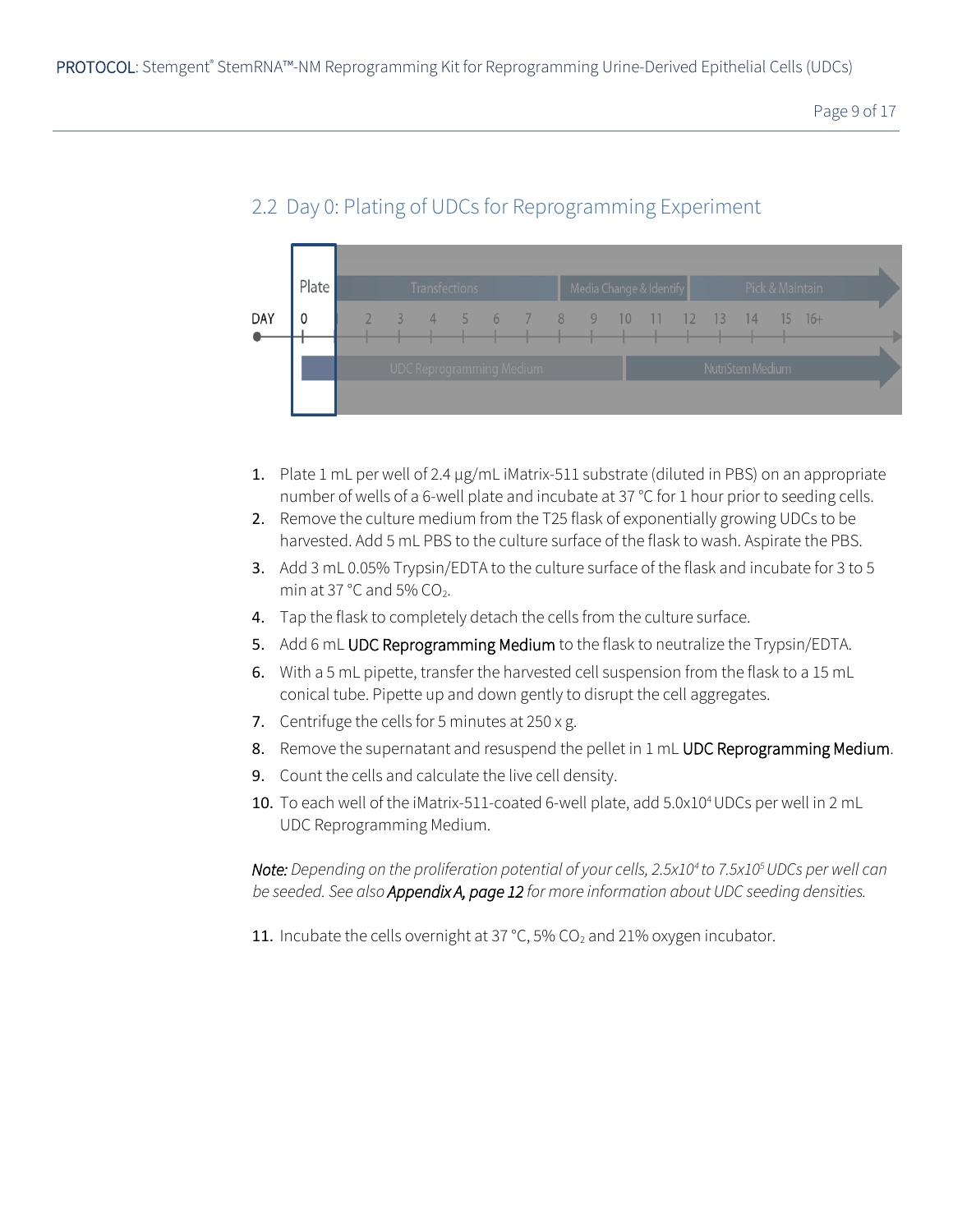Page 10 of 17

#### Step 3: Transfections

*Note: This protocol is based on reprogramming one well of UDCs in a 6-well plate format. Please scale appropriately for larger experiments.* 

3.1 Day 1-8: NM-RNA Reprogramming Cocktail Transfection (Overnight Transfection)



Recommended: Wipe down all working surfaces (gloves, reagent bottles, biosafety cabinet surfaces, pipettors, etc.) with RNase Zap. Note: Stemgent recommends using a hypoxic incubator (5%  $O_2$ ) starting on day 1 of the reprogramming protocol.

- 1. Warm UDC Reprogramming Medium in a 37 °C water bath.
- 2. Remove the medium from the wells in the reprogramming plate. Add 2 mL UDC Reprogramming Medium to each well. Return the plate to the incubator while carrying out steps 3.1.3 to 3.1.6.
- 3. Equilibrate RNAiMAX transfection reagent and Opti-MEM at room temperature for at least 30 min.
- 4. Thaw NM-RNA-Reprogramming cocktail aliquot at room temperature and immediately place on ice. Label as Tube "A (RNA + Opti-MEM)".
- 5. Label one sterile, RNase-free 1.5 mL microcentrifuge Tube as "B (RNAiMAX + Opti-MEM)".
	- o To Tube A, add 230.6 µL Opti-MEM to the 19.4 µL NM-RNA cocktail aliquot in the tube.
	- o To Tube B, add 8 μL RNAiMAX transfection reagent to 242 μL Opti-MEM.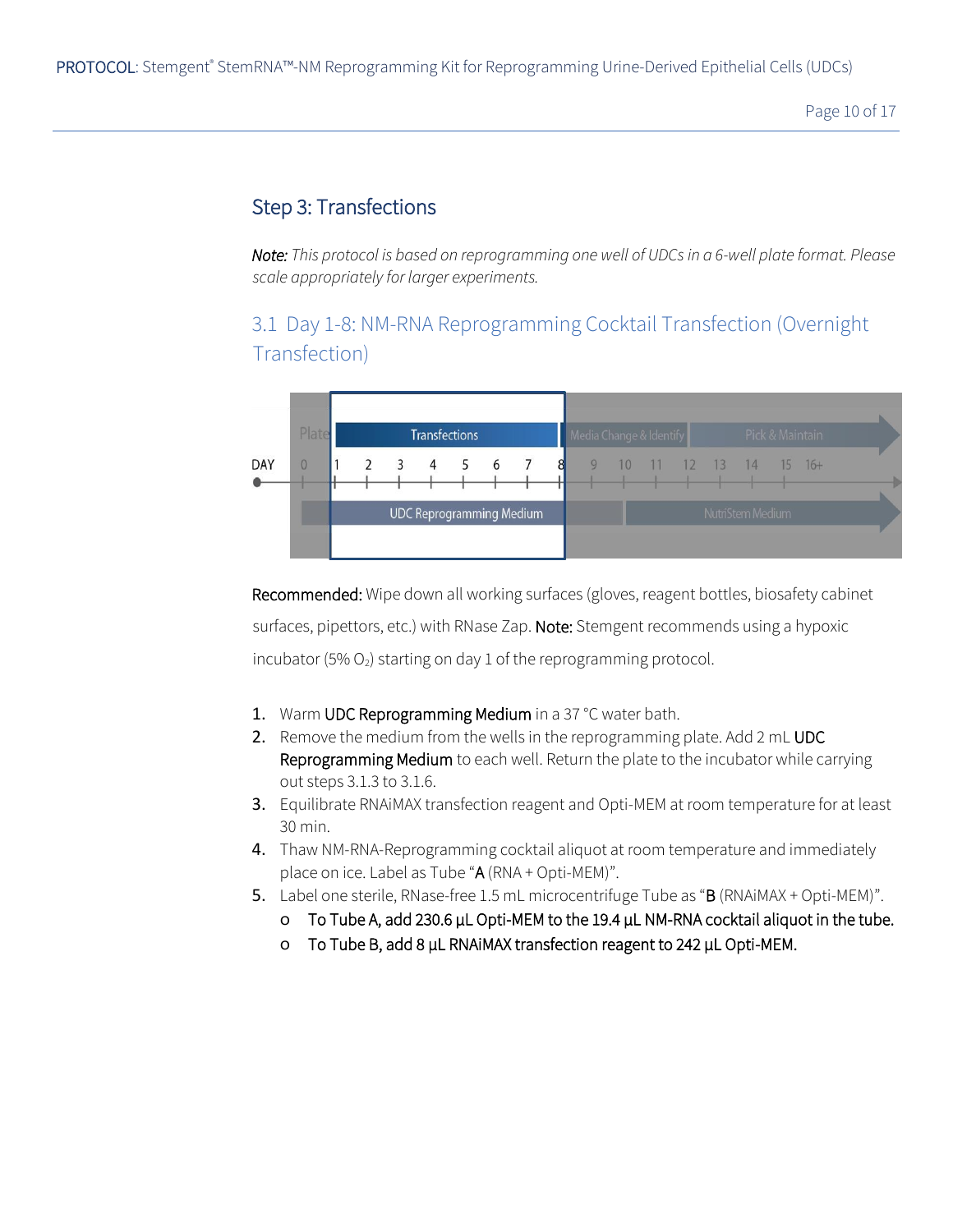Page 11 of 17



#### FIGURE 2: Pipetting Scheme

- 6. Pipette gently three to five times to mix.
- 7. Using a pipettor, transfer the entire contents of Tube B to Tube A drop-wise at meniscus level. Mix by tapping the bottom of the tube. Incubate at room temperature for 15 min.
- 8. Add 500 μL NM-RNA transfection complex solution to the well in the reprogramming plate by tilting the plate and pipetting drop-wise into medium. Mix by rocking in the X- and Ydirections.
- **9.** Incubate UDC reprogramming plate overnight in hypoxic incubator  $(5\% O_2)$ .
- 10. Repeat Steps 1-9 for following daily transfections on Day 2-8.

*Note: For best results, change medium as early as possible in the day and add the new transfection complex as late in the day as possible. Adding some recovery time before adding the next transfection complex decreases the cell toxicity.*

#### 3.2 Day 9: Media change only



- 1. Warm UDC Reprogramming Medium in a 37 °C water bath.
- 2. Remove medium from reprogramming plate, replace with 2 mL per well UDC Reprogramming Medium.
- **3.** Return the UDC reprogramming plate to a hypoxic incubator (5%  $O<sub>2</sub>$ ) overnight.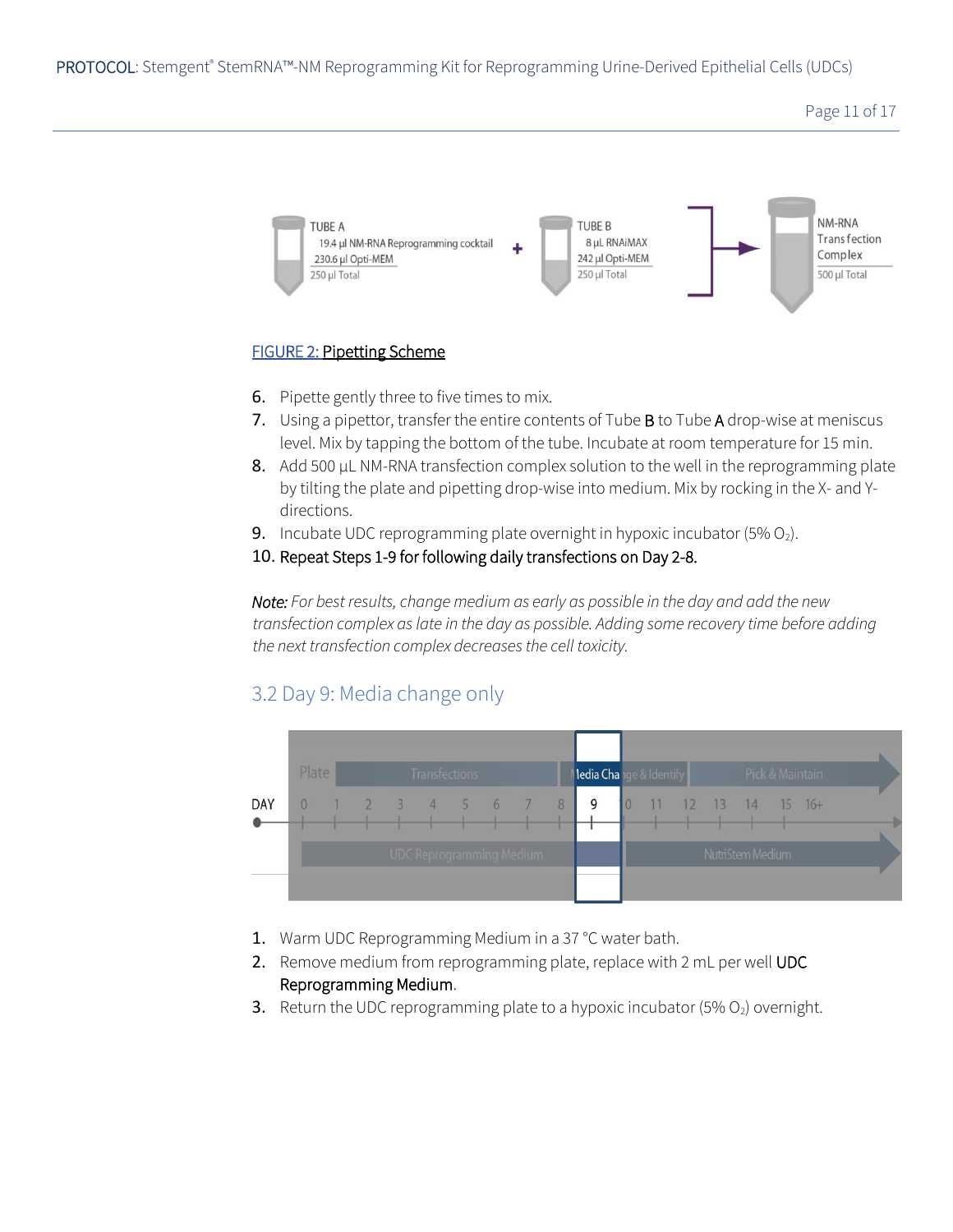

### 3.3 Day 10: Switch to NutriStem XF/FF Culture Medium

Optional: On Day 10, check for TRA-1-60 positive cells by using the StainAlive TRA-1-60 antibody, following the protocol: ["](http://assets.stemgent.com/files/514/original/GP_ICCLive_V1.pdf)[Protocol: Immunocytochemistry of](http://assets.stemgent.com/files/514/original/GP_ICCLive_V1.pdf) Live Cells". Maintain sterility in ongoing reprogramming cultures. Regardless of detection of positive or negative TRA-1-60 emerging colonies the reprogramming plate should be switched to NutriStem medium on Day 10.

- 1. Warm NutriStem Medium in a 37 °C water bath.
- 2. Remove medium from UDC reprogramming plate, replace with 2 mL per well NutriStem Medium.
- **3.** Return the UDC plate to a hypoxic incubator  $(5\% O_2)$  over night.
- 4. Replace medium in UDC reprogramming plate with NutriStem Medium daily until iPSC colonies are ready to be picked.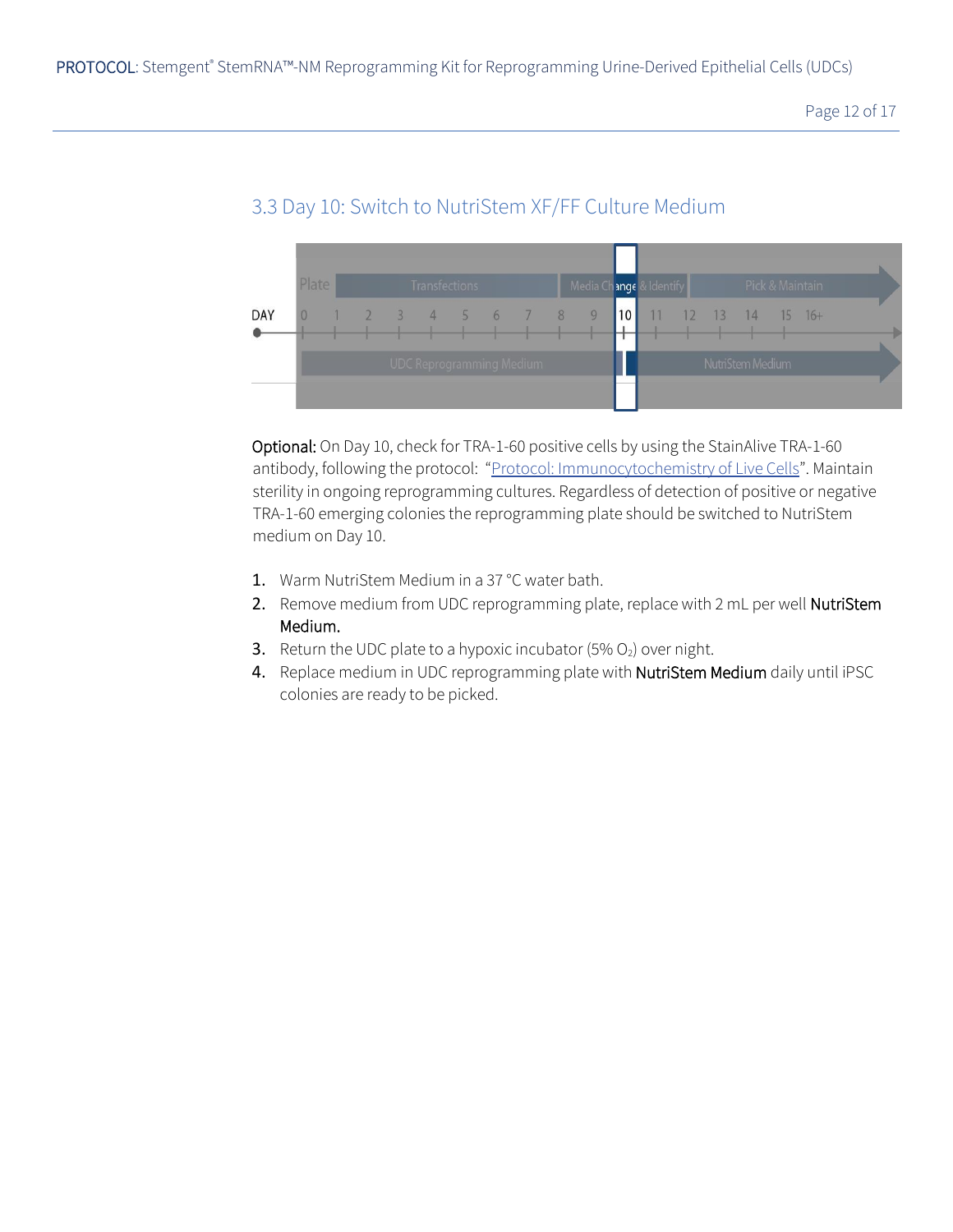Page 13 of 17

#### Step 4: Pick and Passage UDC-NM-RNA-iPSC

When colonies reach sufficient size and are TRA-1-60 positive they should be picked and replated into individual wells of an iMatrix-511-coated 12-well plate ("Passaging Plate").

*Note: All procedures in this picking protocol must be performed in a sterile environment.*

*Note: Alternatively, other substrates such as Corning Matrigel can be used.*

Picking can be performed with a stereo microscope in either a horizontal flow hood (positive pressure) or a static enclosure. Picking can be done using glass tools made from 9" Pasteur pipettes pulled to a closed, angled end over the controlled flame of an alcohol burner or by using a 10 µL pipette tip.

#### 4.1 Days 12-18: Pick and Replate Primary iPSC Colonies



*Note: Pick and replate no more than 6 colonies at one time to avoid keeping the cells out of the incubator for extended periods of time. To maintain clonal lines, transfer all of the pieces of each individual colony into a separate well of a 12-well plate. Change Pasteur pipettes/pipet tips with each new colony to be transferred to avoid cross-contamination of clonal lines.* 

1. Coat the appropriate number of wells of a 12-well plate ("Passaging Plate") with 0.5 mL 2.4 µg/mL iMatrix-511 in PBS and incubate at 37 °C for 1 hour prior to picking.

*Note: NM-RNA-iPSC colonies derived on iMatrix-511 can also be picked and maintained on Corning Matrigel-coated 12-well dishes.*

- 2. Aspirate the medium from 6 wells of an iMatrix-511-coated 12-well Passaging Plate.
- 3. Add 1 mL prewarmed NutriStem medium to each of these 6 wells of the Passaging Plate.
- 4. Aspirate the medium from each well of the primary 6-well reprogramming plate and replace with 2 mL prewarmed NutriStem.
- 5. Using a phase-contrast or stereo microscope, locate iPSC colonies based on morphology and pluripotency marker expression.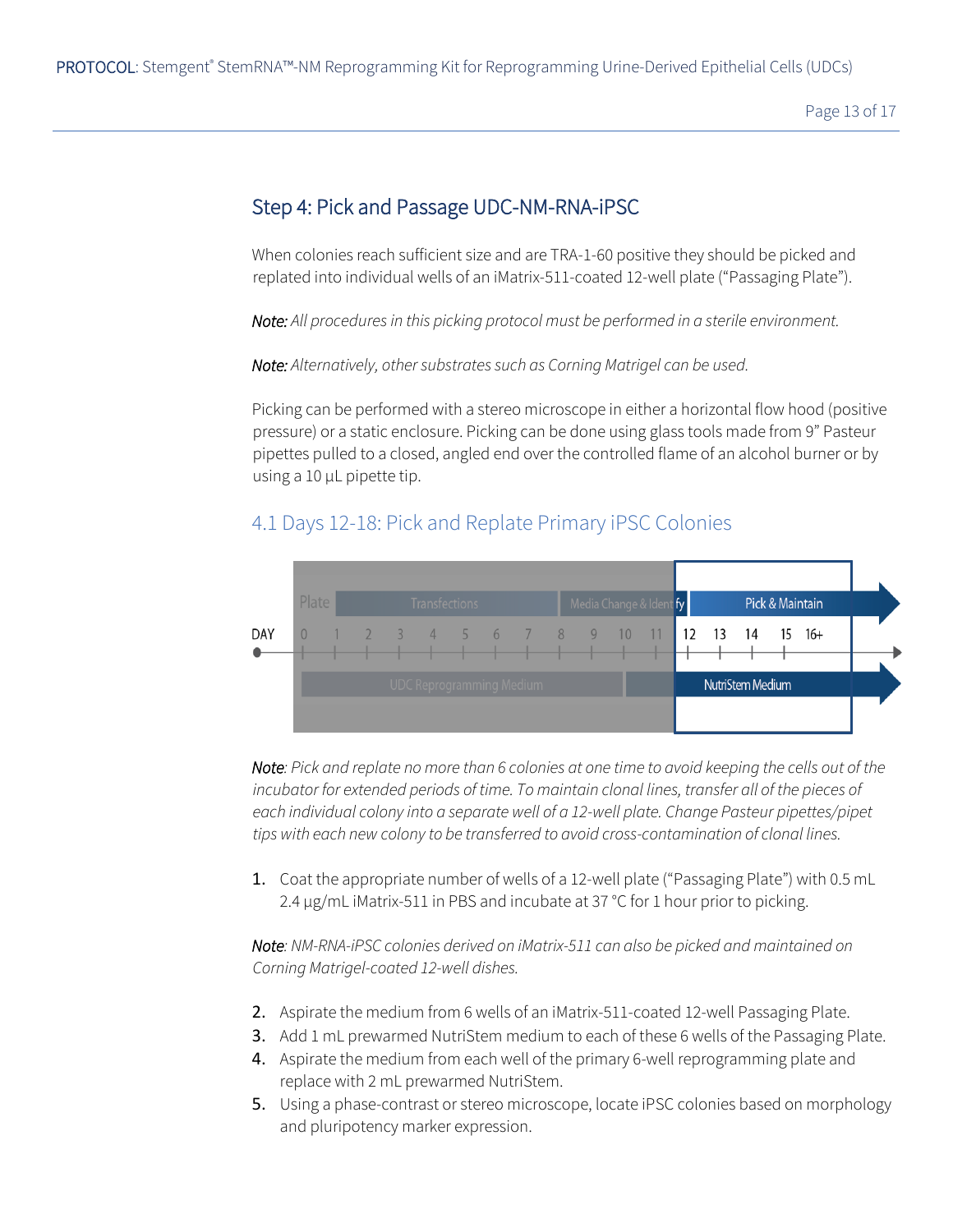- 6. Using a glass picking tool or a 10 µL pipette tip, gently separate the colony from the surrounding UDCs by circling the area to be picked.
- 7. Using the glass picking tool/pipette tip, gently divide the colony into approximately 3-8 pieces. It is important to break the colony into smaller cell aggregates, but not into single cells.

*Note: Try to pick the inside of the colony without isolating the surrounding remaining nonreprogrammed UDCs*.

- 8. Using the glass picking tool/pipette tip, gently and completely detach the colony pieces from the tissue culture plate so that the cell aggregates are freely suspended in the medium.
- 9. Using a 20 µL pipettor with a sterile, large-bore tip, transfer the detached colony pieces out of the reprogramming well and into an individual well of the prepared 12-well Passaging Plate. Transfer all of the pieces from one colony into a single well of the Passaging Plate.
- 10. Repeat the picking and replating process for each iPSC colony. Pick one colony at a time and transfer the cell aggregates of each colony to a different well of the prepared 12-well Passaging Plate.
- 11. After 6 iPSC colonies have been picked and replated, place both the 12-well Passaging Plate and the primary reprogrammed colonies in the hypoxic incubator (5%  $O<sub>2</sub>$ ) to reequilibrate.
- 12. Repeat the process (Steps 1 through 11) in increments of 6 iPSC colonies at a time until the desired number of colonies has been picked.
- 13. Continue to culture the reprogramming (6-well) plate until the picked colonies are established.
- 14. Change NutriStem Medium in both the reprogramming (6-well) and the Passaging Plate (12-well) every day thereafter.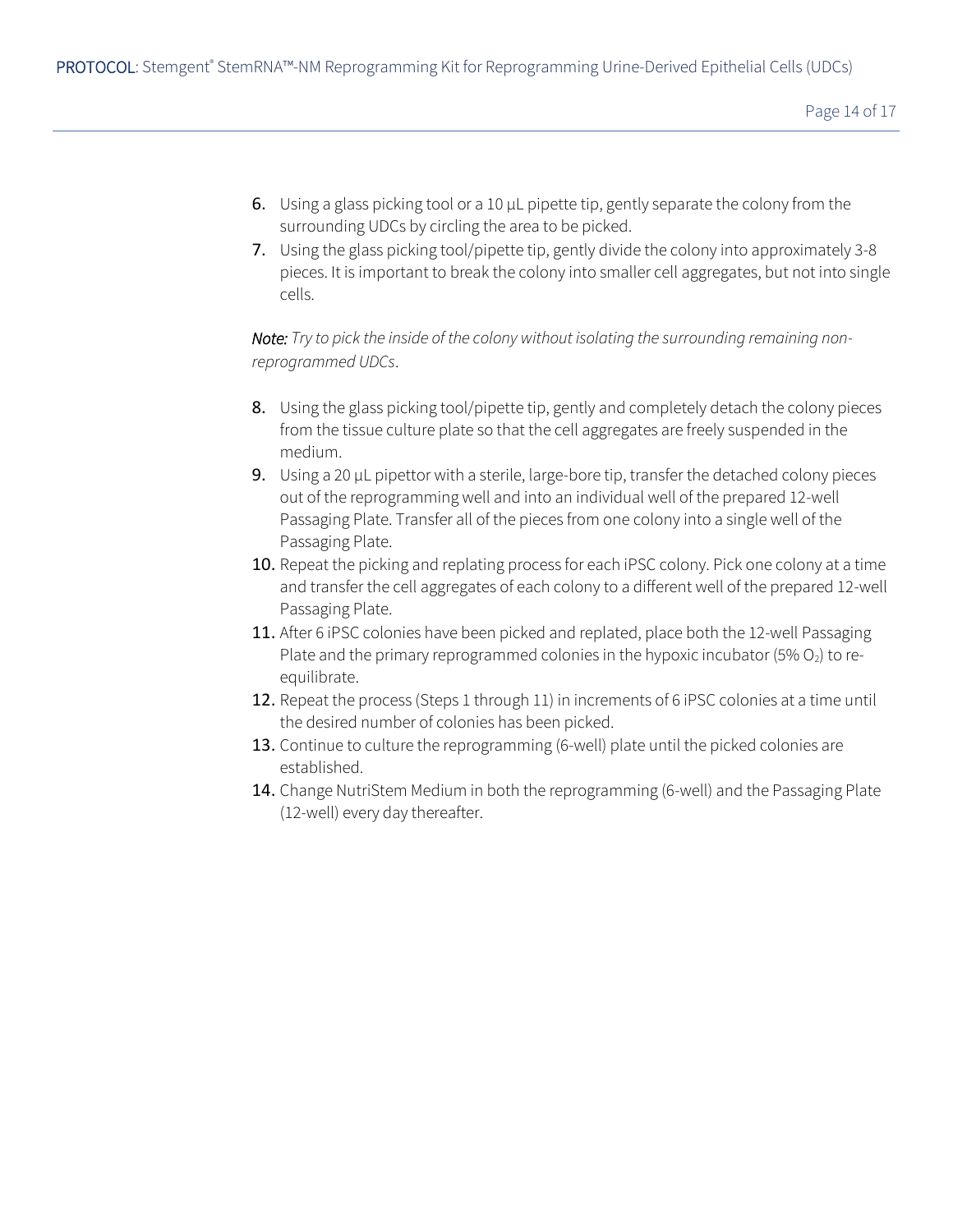#### Step 5: Maintain iPSC Cultures

Human iPSC cultures should be monitored and cared for every day, as the overall quality of the culture can change rapidly. Human iPSCs are generally passaged every 4 to 7 days in culture, but the actual passaging schedule and split ratio for each passage will vary depending on the cell culture's quality and growth rate. Within the first few days of each passage, the proliferating cells grow easily in a monolayer colony. Once the colony becomes large, the proliferating cells begin to pile up, which can sometimes cause unwanted spontaneous differentiation to occur. It is important to passage the cells before the cultures become overgrown.

For maintenance and expansion, the iPSCs should be cultured in NutriStem Culture Medium on iMatrix-511 or adapted to other proven human iPSC culture conditions. Between passages, the cell culture medium must be exchanged every day to provide necessary growth factors for the maintenance of human iPSCs.

For the first few passages after picking colonies from the primary reprogrammed cultures, the cells should be passaged manually using the EDTA passaging method at low split ratios to build dense cultures. The cells can be split using an enzymatic protocol for routine culture once there are a large number of human iPSC colonies in the well(s).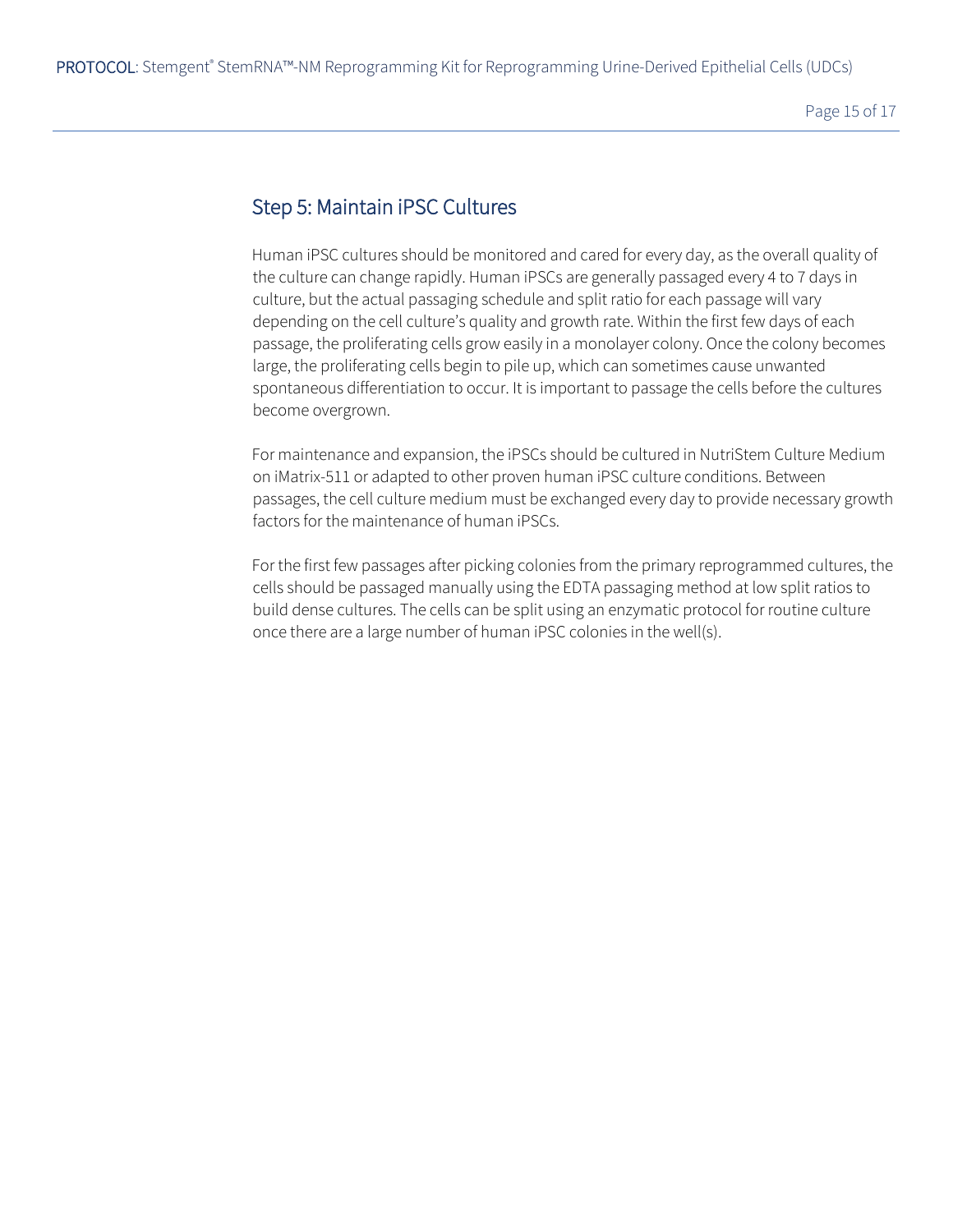Page 16 of 17

# References

Yoshida Y; Takahashi K; Okita K; Ishisaka T; Yamanaka S. "Hypoxia enhances the generation of induced pluripotent stem cells." *Cell Stem Cell* 5:237-41 (2009).

Poleganov MA; Eminli S; Beissert T; Herz S; Moon JI; Goldmann J; Beyer A; Heck R; Burkhart I; Barea Roldan D; Türeci Ö; Yi K; Hamilton B; Sahin U. Efficient reprogramming of human fibroblasts and blood-derived endothelial progenitor cells using non-modified RNA for reprogramming and immune evasion. *Human Gene Therapy* 26:751 (2015)

Zhou T, Benda C, Dunzinger S, Huang Y, Ho JC, Yang J, Wang Y, Zhang Y, Zhuang Q, Li Y, Bao X, Tse H-F, Grillari J, GrillariVoglauer R, Pei D, Esteban MA. Generation of human induced pluripotent stem cells from urine samples. *Nature Protocols* 7, 2080-2089 (2012)

# Appendix A. Matrix and Serum Options

#### TABLE A1. Alternative Products

| <b>PRODUCT DESCRIPTION</b>                                        | CAT. NO.              | <b>FORMAT</b> | <b>STORAGE</b>                  |
|-------------------------------------------------------------------|-----------------------|---------------|---------------------------------|
| Matrix: Corning ® Matrigel® hESC-<br>Qualified Matrix, *LDEV-free | <b>Corning 354277</b> |               | Per manufacturer's instructions |

#### TABLE A2. Plating conditions for different matrix choices

| <b>UDC EXPANSION MEDIUM</b><br><b>CHOICE</b>               | RECOMMENDED PLATING DENSITY<br>FOR REPROGRAMMING ON ONE WELL<br>OF A6-well PLATE<br>Matrigel<br>iMatrix511 |                   | <b>REPROGRAMMING</b><br>EFFICIENCY UP TO* |
|------------------------------------------------------------|------------------------------------------------------------------------------------------------------------|-------------------|-------------------------------------------|
| <b>UDC Reprogramming</b><br>Medium with 10% human<br>serum | 5.0x10 <sup>4</sup>                                                                                        | $7.5 \times 10^4$ | $~1 - 1.1\%$                              |